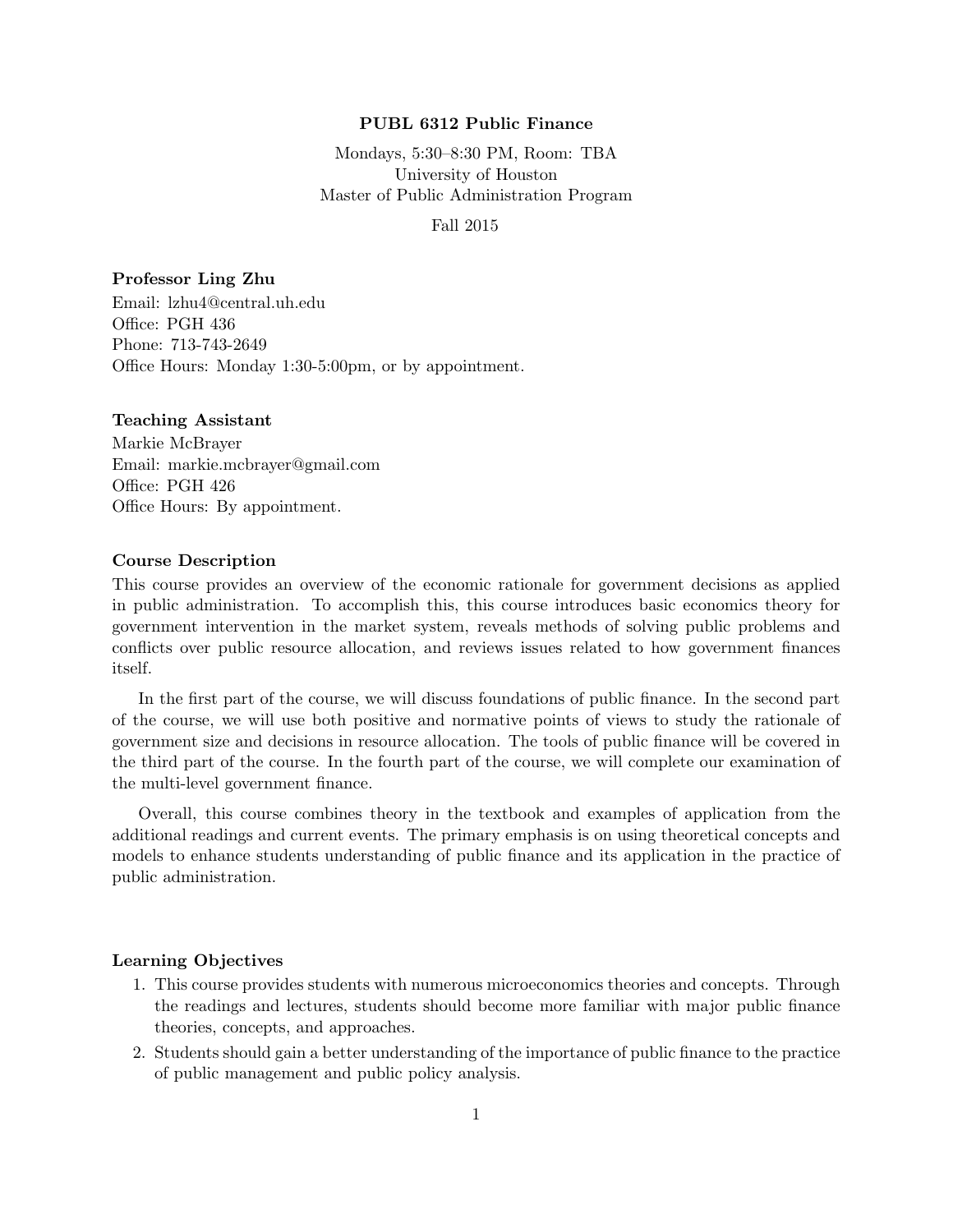3. Students should gain critical thinking skills and be able to analyze government fiscal decisions and to evaluate the effects of these decisions based on criteria such as efficiency, equity, effectiveness, etc.

## Required Readings

- 1. Arye L. Hillman, 2009. Public Finance and Public Policy: Responsibilities and Limitations of Government. Second edition. Cambridge University Press (hereafter, Hillman 2009).
- 2. Additional readings listed for weekly topics. All additional readings can be accessed through the Blackboard Learn course webpage.

#### Course Requirements

- 1. Class attendance and active participation in class discussion.
- 2. Read the assigned readings prior to each class meeting.
- 3. Weekly discussion notes. Each student is required to submit one discussion note on each weeks readings. Discussion notes are due by Friday at noon (via the Blackboard Learn assignment drop-box) each week prior to the subsequent Monday when the class meets. All the discussion notes should be the most important questions or arguments that the student has identified based on the assigned readings. They will help to foster seminar discussion and will be shared at the beginning of each class meeting. DO NOT write more than 120 words in your discussion note.
- 4. Exams. There will be two take-home written exams, one in late September and one in early November. Students will have one week to finish each exam.
- 5. Research paper. In the final paper assignment, students are to analyze the cause or effect of a public finance policy using the theories and concepts learned in this course. Because we emphasize how public values and interests are realized in the practice of public administration, students are encouraged to link the analysis to their own organizations, or to choose a government agency that is most interesting to them. When composing their final paper, students should follow the Chicago Manual of Style, http://www.chicagomanualofstyle.org/home.html. Students should submit their final papers via Blackboard Learn(Turn-it-in submission link).
- 6. Mini-Conference. We will hold a mini-conference during our class meeting on Week 16 (December 7). Each student will have 15 minutes to present his or her research paper to the class and to draw feedback from the audience.

#### Attendance and Late Policy

- 1. Attendance. Absence from the class will only be accepted in extenuating circumstances with a university-accepted excuse. If you know in prior that you cannot attend the class, please inform the professor before the scheduled class-time. If there is an emergency, in which you need to leave early, you should avoid disturbing the lectures.
- 2. Exam Policy. Students are required to take and turn in exams at the scheduled time. During the exam period, students ARE NOT allowed to discuss exam questions with others. Students are allowed to email the professor if they need any clarification of the exam questions. The professor will share the answer to each clarification question with the entire class.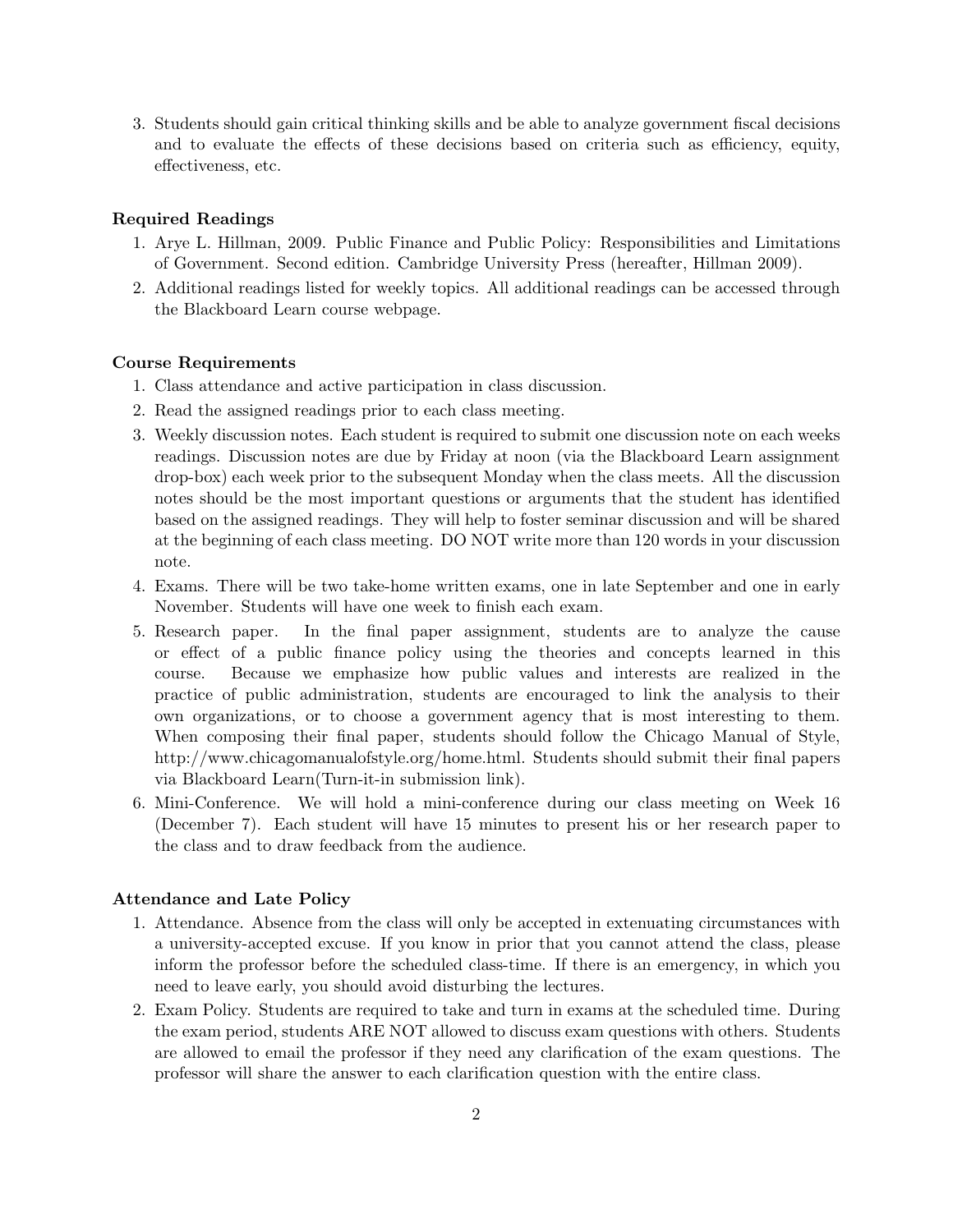3. Late Policy. Late work will be penalized by one letter grade. E.g. an A-paper turned in one day late will become a B-paper. Late work would only be accepted without grade-penalty if you have university-accepted excuses.

#### Grading

- 1. Participation and weekly discussion notes, 15%
- 2. Take-home exam 1, 25%
- 3. Take-home exam 2, 25%
- 4. Final paper, 25%
- 5. Mini-Conference Presentation, 10%
- 6. Final Grades
	- $A = 100-95$  (Excellent)  $A- = 94-90$  $B+ = 89-87$  (Good)  $B = 86-84$  $B = 83-80$  (Fair)  $C+ = 79-77$  $C = 76-74$  (Poor)  $C- = 73-70$  $D+ = 69-67$  $D = 66-64$  $D- = 63-60$  $F = 59-0$  (Failing)

## Academic Integrity

As commonly defined, presenting the words or works of others' as your own is plagiarism. Plagiarism is one of the worst academic sins, for the plagiarist destroys the trust among colleagues, without which research cannot be safely communicated. Plagiarism is also a violation of the UH Academic Honesty Policy. If you are uncertain of what constitute academic dishonesty, you should contact me prior to submitting the assignment and/or check the UH Academic Honesty Policy from the university website: www.uh.edu/provost/policies/uhhonestypolicy.html. Students are expected to adhere to the UH Academic Honesty Policy. Cheating or plagiarism in course assignments, exams, and the final paper will lead to a grade of F.

#### Americans with Disability Act (ADA)

The Americans with Disabilities Act (ADA) is a federal anti-discrimination statute that provides comprehensive civil rights protection for persons with disabilities. Among other things, this legislation requires that all students with disabilities be guaranteed a learning environment that provides for reasonable accommodation of their disabilities. If you believe you need special accommodations and assistance due to a disability, please contact the Center for Students with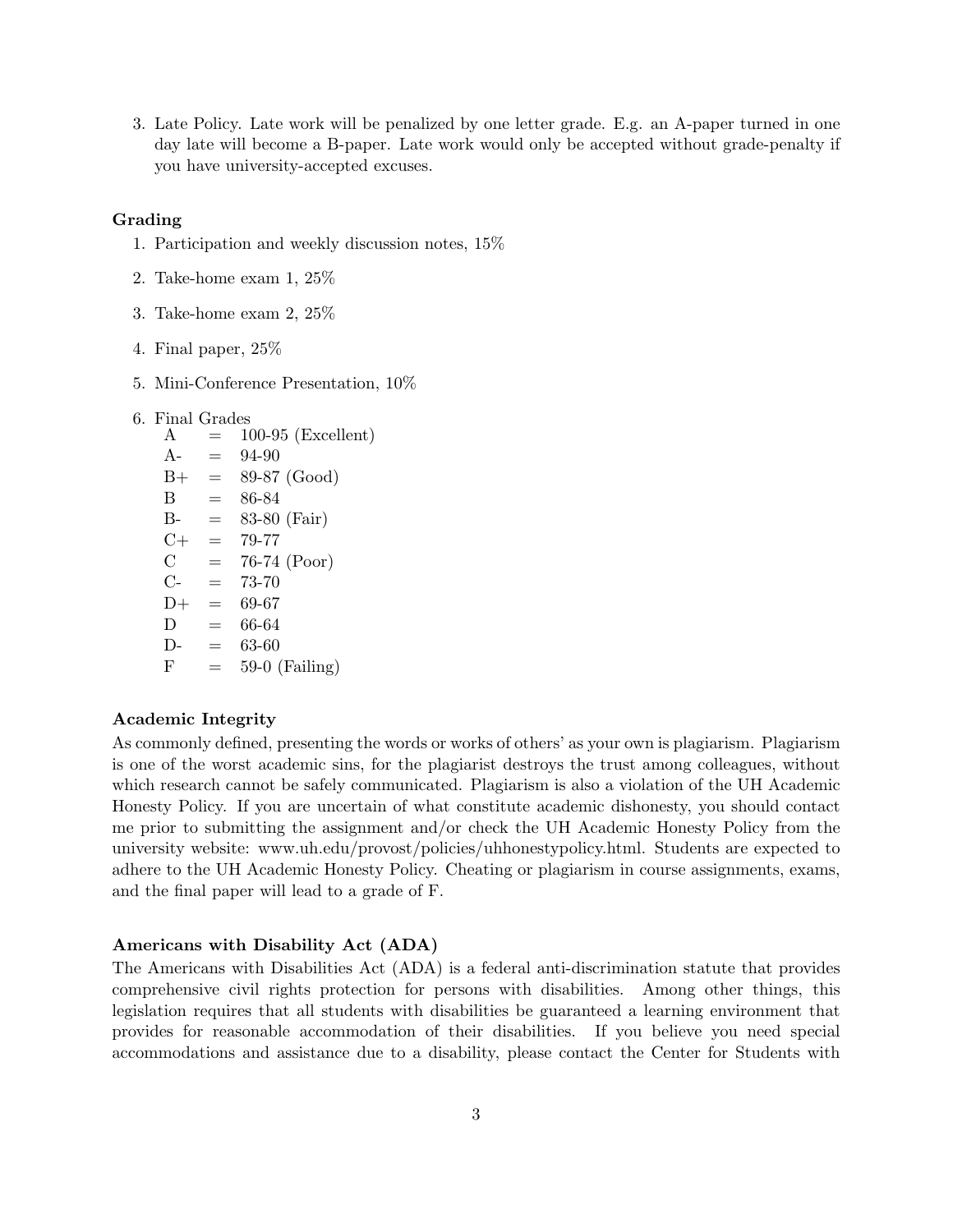DisABILITIES (CSD Building 568, Room 110) and the Learning Support Services (LSS, 321 Social Work Building), or call 713-743-5411 to make appropriate arrangements.

## Course Calendar

## PART I. FOUNDATIONS OF PUBLIC FINANCE

Week 1 (August 24): Course Overview

Week 2 (August 31): Public Problems, Public Values, and Government Size Topics and Readings

- The need for government: Hillman 2009, Chapter 10.
- Public sector economics: Holcombe 2006, Public Sector Economics: The Role of Government in the American Economy, 477-498.
- Government growth: Malhotra 2006. "Government Growth and Professionalism in U.S. State Legislatures." Legislative Studies Quarterly, 31(4): 563-584.
- The limitations of government: Lowery 1983. "Limitations on Taxing and Spending Powers: An Assessment of Their Effectiveness." Social Science Quarterly, 64(2): 247-63.
- Reminder: Your first discussion note is due on August 28 (noon). Please write your discussion note based on the above-listed readings for Week 2.

## PART II. ECONOMICS AND GOVERNMENT EFFECTIVENESS

Week 3 (September 7): Labor Day Holiday

Week 4 (September 14): Public Sector Economics

Topics and Readings

- The economic role of government: Holcombe 2006. Public Sector Economics: The Role of Government in the American Economy, Chapter 6.
- Markets and governments: Hillman 2009, Chapter 1.

Week 5 (September 21): Market Failure and Corrections Topics and Readings

- Public goods: Hillman 2009, Chapter 3.
- The market system and market failure: Haughwout et al. 2004. "Local Revenue Hills: Evidence From Four U.S. Cities." Review of Economics and Statistics, 86 (May): 570- 585.
- Market corrections: Hillman 2009, Chapter 5.
- Externality: Goodman and Stano 2000. "HMOs and Health Externalities: A Local Public Good Perspective." Public Finance Review, 28(3): 247-269.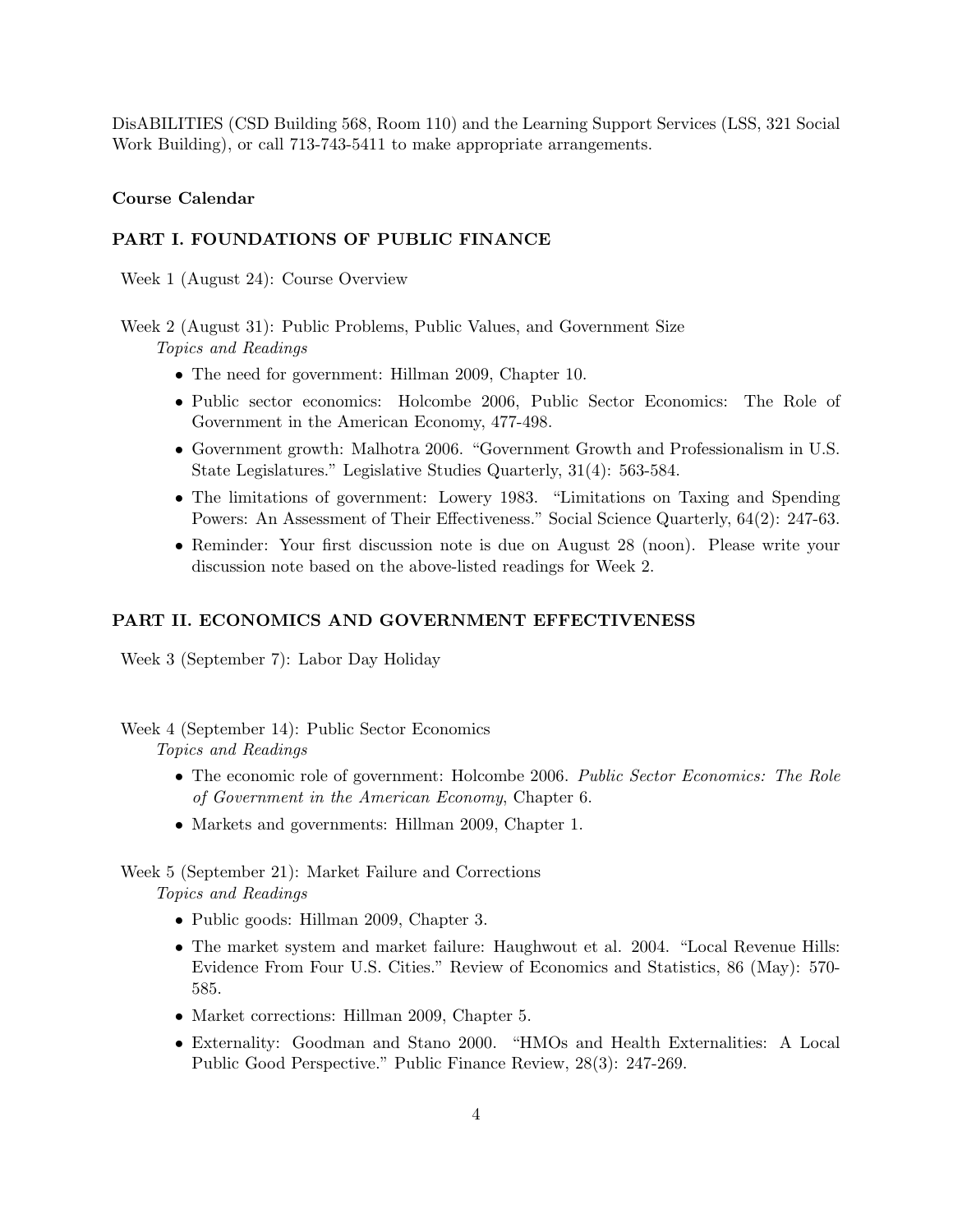Week 6 (September 28): Government Institutions and Governance

Topics and Readings

- The principal-agent problem: Hillman 2009, Chapter 2.
- Quasi-government institutions: Moe 2002. "The Emerging Federal Quasi Government: Issues of Management and Accountability." Public Administration Review, 61(3): 290- 312.
- Bureaucrats and policy preferences: Garand 1991. "Bureaucrats, Policy Attitudes, and Political Behavior: Extension of the Bureau Voting Model of Government." Journal of Public Administration Research and Theory, 1(2):177-212.
- Public service motivation: Crewson 1997. "Public-Service Motivation: Building Empirical Evidence of Incidence and Effect." Journal of Public Administration Research and Theory, 7(4): 499-518.
- EXAM 1. Exam questions will be distributed on September 25 and due on Oct. 5 (noon), on Blackboard.

## PART III. TOOLS OF PUBLIC FINANCE

Week 7 (October 5) Taxation

Topics and Readings

- Types of taxation: Hillman 2009, Chapter 4.
- Choice of taxation:
	- Hillman 2009, Chapter 9.
	- Williams and Collins 1997. "The Political Economy of Corporate Taxation." American Journal of Political Science, 41(1): 208-244.
- Sources of government revenue: Berry and Lowery.1992. "An Alternative Approach to Understanding Budgetary Trade-Offs." American Journal of Political Science, 34(3): 671-705.
- Power of taxation and economic efficiency: Berry and Berry. 1992. "Tax Innovation in the States: Capitalizing on Political Opportunity" American Journal of Political Science, 715-42.
- Local development and TIF: Man and Rosentraub 1998. "Tax Increment Financing: Municipal Adoption and Effects On Property Value Growth." Public Finance Review,  $26(6): 523-547.$

Week 8 (October 12) Social Insurance Topics and Readings

- Social justice and insurance: Hillman 2009, Chapter 7.
- Risk, social insurance institutions, and social policies: Paulry 1986. "Taxation, Health Insurance, and Market Failure in the Medical Economy." Journal of Economic Literature, 24(2): 629-675.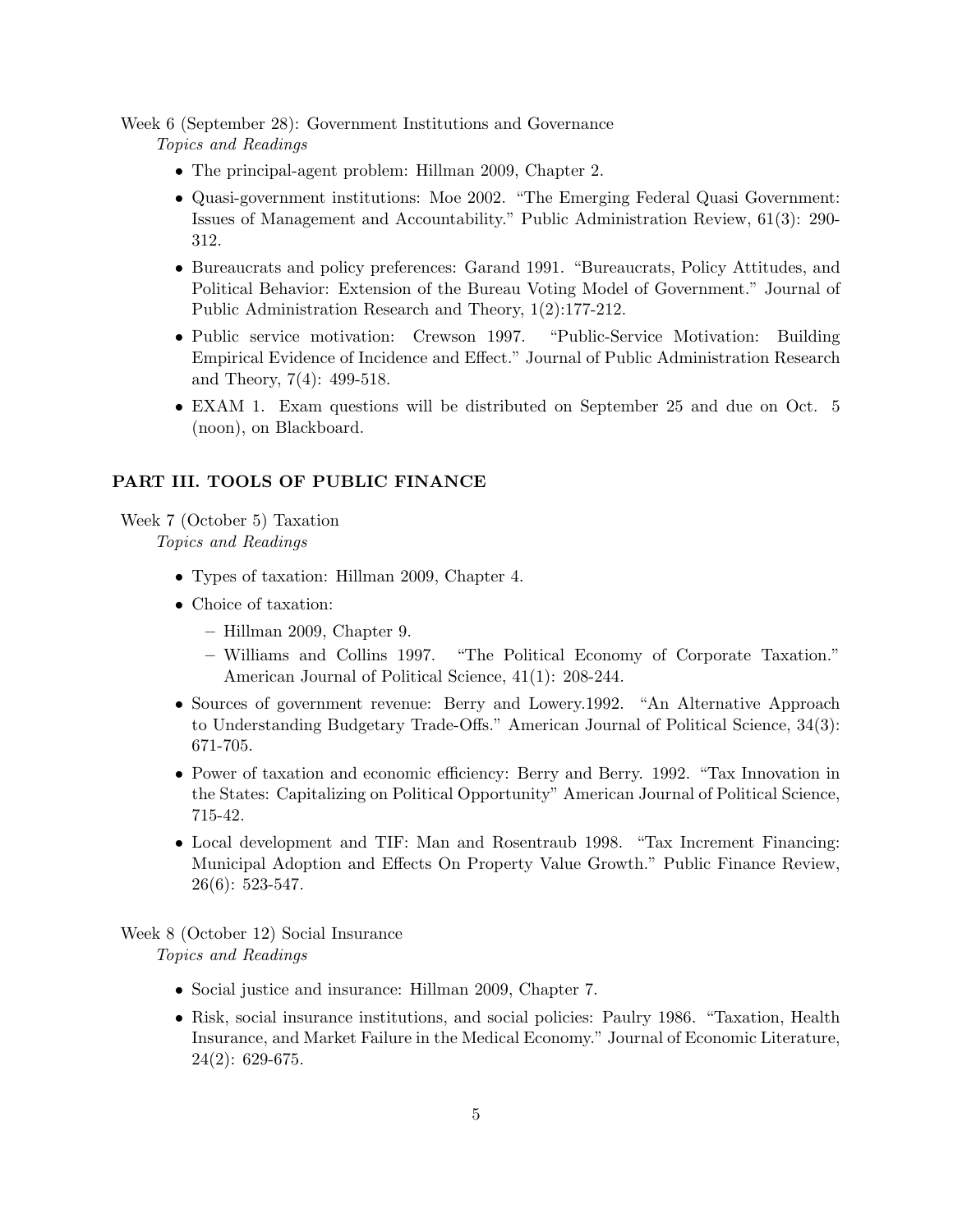- Unemployment insurance: Neill 1989. "A Welfare-Theoretic Evaluation of Unemployment Insurance." Public Finance Review, 17(4): 429-444.
- Unemployment insurance in the era of globalization. Lipsmeyer and Zhu 2011. "Immigration, Globalization, and Unemployment Benefits in Developed EU States." American Journal of Political Science, 55(3):647-664.
- Popular demand and social insurance: Rehm, Hacker, and Schlesinger 2012. "Insecure Alliance: Risk, Inequality, and the Support for the Welfare State." American Political Science Review, 106(2):386-406.

# Week 9 (October 19) Entitlements

Topics and Readings

- The attributes and consequences of entitlements: Hillman 2009, Chapter 8.
- Old age benefits: Duggan et al. 1996. "Distributional Effects of Social Security: the Notch Issue Revisited." Public Finance Review, 24(3):349-370.
- Universal health care: Howard 2010. "Is the Demand for Health Care Generosity Equal for All Recipients? A Longitudinal Analysis of State Medicaid Spending, 1977-2004." Public Finance Review, 38(3): 346-377.
- Income-redistribution:
	- Ben-Shalom, Moffiit, and Scholz. 2011. "An Assessment of the Effectiveness of Anti-Poverty Programs in the United States." NBER Working Paper No. 17042.
	- Kenworthy 1999. "Do Social Welfare Policies Reduce Poverty? A Cross-National Assessment." Social Forces 77(3):1119-39.

Week 10 (October 26) Government Spending and Deficit Topics and Readings

- Spending and deficit: Garand and Baudoin 2003."Spending, Taxes, and Deficits: Fiscal Policy in the American States. in Virginia Gray and Russell Hanson eds. Politics in the American States, 8th edition.
- Decision trade-offs: Hendrick and Garand 1991. "Expenditure Tradeoffs in the U.S. States: A Pooled Analysis." Journal of Public Administration Research and Theory,1(3):295-318.
- Citizen preferences over public finance:
	- Hicks 1984. "Elections, Keynes, Bureaucracy, and Class: Explaining U.S. Budgetary Deficits, 1961-1978." American Sociological Review, 49(2):165-182.
	- Hansen 1998. "Individuals, Institutions, and Public Preferences over Public Finance. American Political Science Review, 92(3):513-533.
- Week 11 (November 2) Regulations and Fiscal Rules Topics and Readings
	- Regulatory capture: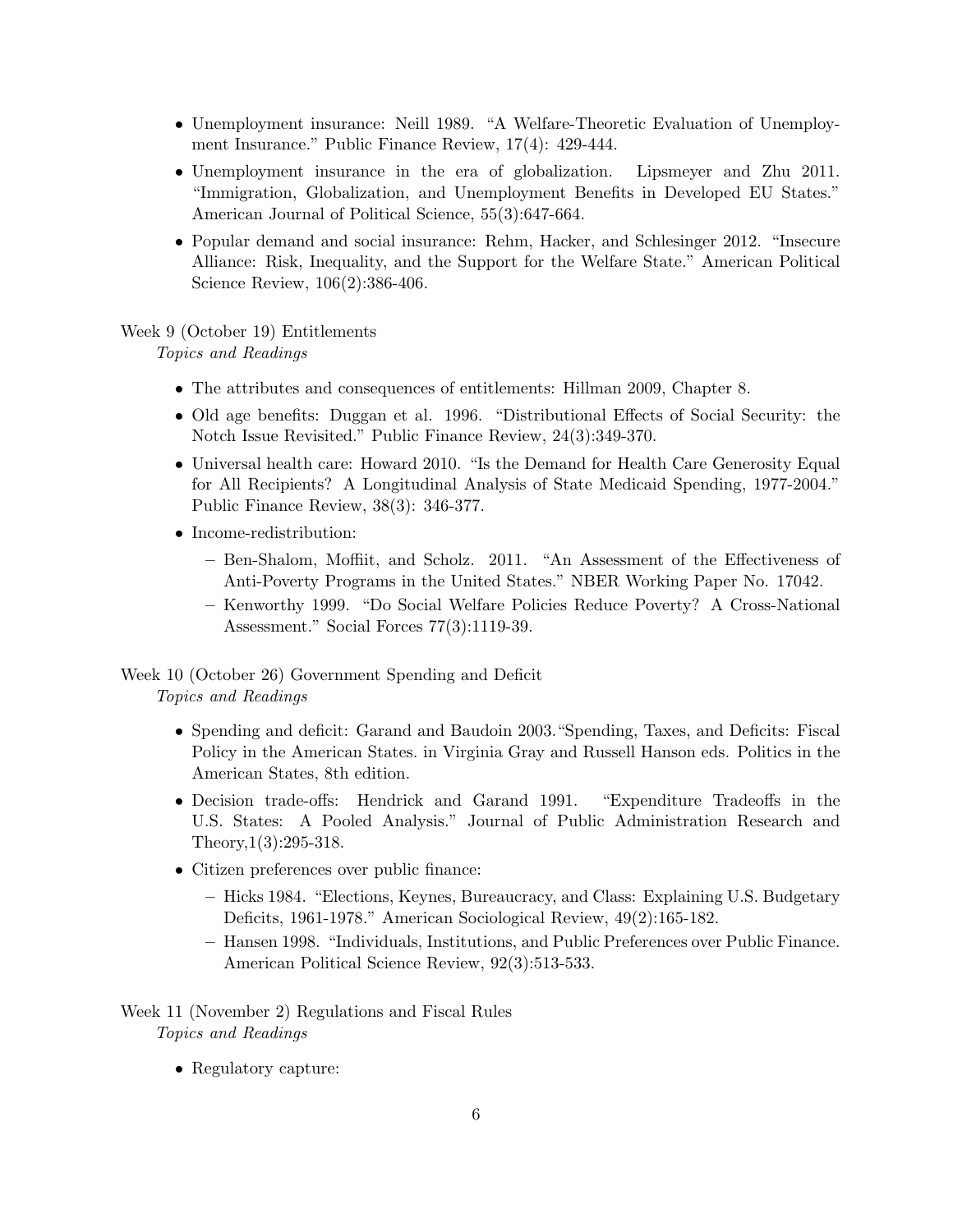- Stigler 1971. "The Theory of Economic Regulation." Bell Journal of Economics and Management Science, 2:3-21.
- Holburn and Bergh 2006. "Consumer Capture of Regulatory Institutions: The Creation of Public Utility Consumer Advocates in the United States." Public Choice, 126:45-73.
- Fiscal rules in economic recession: Hong 2015. "Fiscal Rules in Recessions: Evidence from the American States." Public Finance Review, early online access.
- State fiscal responses to welfare reform: Chernick and Reschovsky 2003. "State Fiscal Responses to Welfare Reform during Recessions: Lessons for the Future." Public Budgeting& Finance 23(3):3-21.

## PART IV. FEDERALISM AND MULTI-LEVE GOVERNMENT FINANCE

Week 12 (November 9) Fiscal Federalism and Decentralization Topics and Readings

- Fiscal decentralization: Prohl and Schneider 2009. "Does Decentralization Reduce Government Size? A Quantitative Study of the Decentralizations Hypothesis." Public Finance Review, 37(6):639-664.
- Local governments and economic development: Hou. 2006. "Budgeting for Fiscal Stability Over the Business Cycle." Public Administration Review, 66(5): 730-741.
- Decentralization and government borrowing: De Mello. 2001. "Fiscal Decentralization and Borrowing Cost: the Case of Local Government." 29(2):108-138.
- Multi-level government finance: Colbum. 1990. "A Public Choice Explanation for the Decline in Real Income Transfers." Public Finance Review, 18(1): 123-134.

Week 13 (November 16) Public-Private Partnership and Public Finance Topics and Readings

- New Public Management:
	- Hood and Peters 2004. "The Middle Aging of New Public Management." Journal of Public Administration Research and Theory, 14(3): 267-282.
	- Dunleavy et al. 2006. "New Public Management Is Dead-Long Live Digital-Era Governance." Journal of Public Administration Research and Theory, 16(3): 467- 494.
- Privatization and public-private partnership:
	- Warner and Hefetz 2008. "Managing Markets for Public Service: the Role of Mixed Public-Private Delivery of City Services." Public Administration Review, 68(1): 155-166.
	- Brudney et al. 2006. "Exploring and Explaining Contracting Out: Patterns among the American States." Journal of Public Administration Research and Theory, 15(3): 393-419.